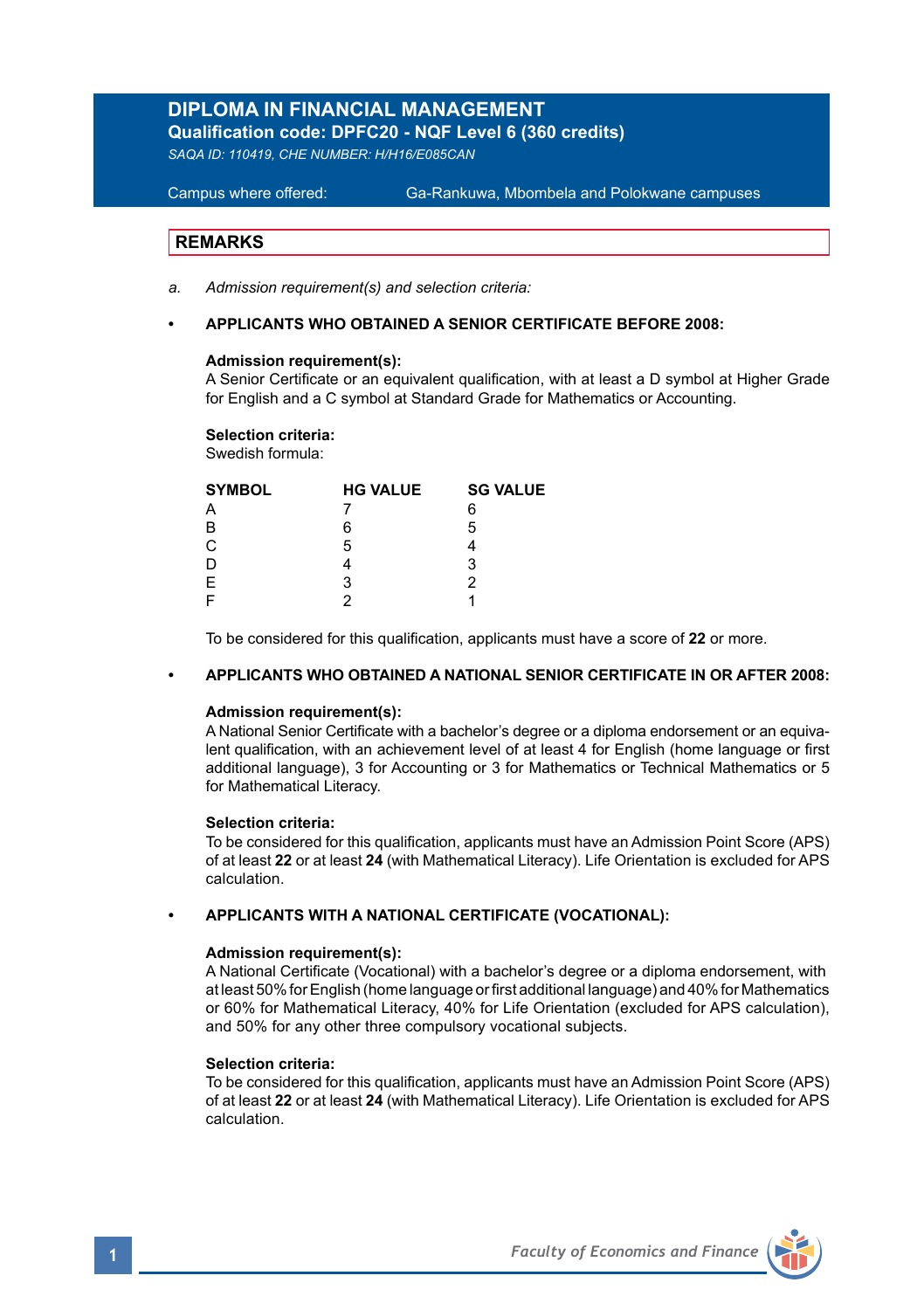## **• APPLICANTS WITH A NATIONAL N DIPLOMA AS PUBLISHED IN NATED 191: N4/N5/N6 (NQF LEVEL 5) (only applicable for the 2021 intake):**

### **Admission requirement(s):**

A National Senior Certificate (NSC) with at least 50% (APS score of 4) for English, and a National N Diploma (Nated 191: N4/N5/N6) at NQF Level 5, issued by the Council for Quality Assurance in General and Further Education and Training (Umalusi), with at least 50% (APS of 4) for relevant modules in the fields of finance.

Applicants will be exempted from certain NQF Level 5 modules on the grounds of N4/N5/ N6 subjects passed.

### **• FOR APPLICANTS WITH A NATIONAL N DIPLOMA AS PUBLISHED IN NATED 191 (NQF LEVEL 5) (all intakes as from 2022):**

### **Admission requirement(s):**

A National Senior Certificate (NSC) with at least 50% (APS score of 4) for English, and a National N Diploma (Nated 191: N4/N5/N6) at NQF Level 5, issued by the Council for Quality Assurance in General and Further Education and Training (Umalusi), with at least 40% (APS of 3) for Financial Accounting at NQF level 5 averaged from the combination of N4 Financial Accounting and N5 Financial Accounting and N6 Financial Accounting at NQF Level 5.

Applicants will be exempted from certain NQF Level 5 modules on the grounds of N4/N5/ N6 modules passed.

### **• APPLICANTS WITH QUALIFICATIONS ON THE HIGHER EDUCATION QUALIFICATION SUB-FRAMEWORK (HEQSF) OFFERED BY UNIVERSITIES OF TECHNOLOGY:**

A Higher Certificate in Accounting, or any other equivalent recognised certificate at NQF Level 5. Applicants will be exempted from certain NQF Level 5 modules.

*b. Assessment procedure(s):*

No further assessment will be done. Please take note that all completed applications received within the published due dates will be ranked. After consideration of the Departmental Student Enrolment Plan, only the top ranking applicants will be selected. Once a programme is full, a waiting list will be in place to provide an opportunity for applicants to fill places of those who did not register on time. Applicants will be informed of their status per official letter from the Office of the Registrar, alternatively, they can check their application status on the TUT website, www.tut.ac.za.

- *c. Recognition of Prior Learning (RPL), equivalence and status:* See Chapter 30 of Students' Rules and Regulations.
- *d. Intake for the qualification:* January only.
- *e. Minimum duration:* Three years.
- *f. Presentation:* Day classes.
- *g. Exclusion and readmission:* See Chapter 2 of Students' Rules and Regulations.
- *h. WIL in Financial Management IB, II Y and III Y(Simulation):* See Chapter 5 of Students' Rules and Regulations.

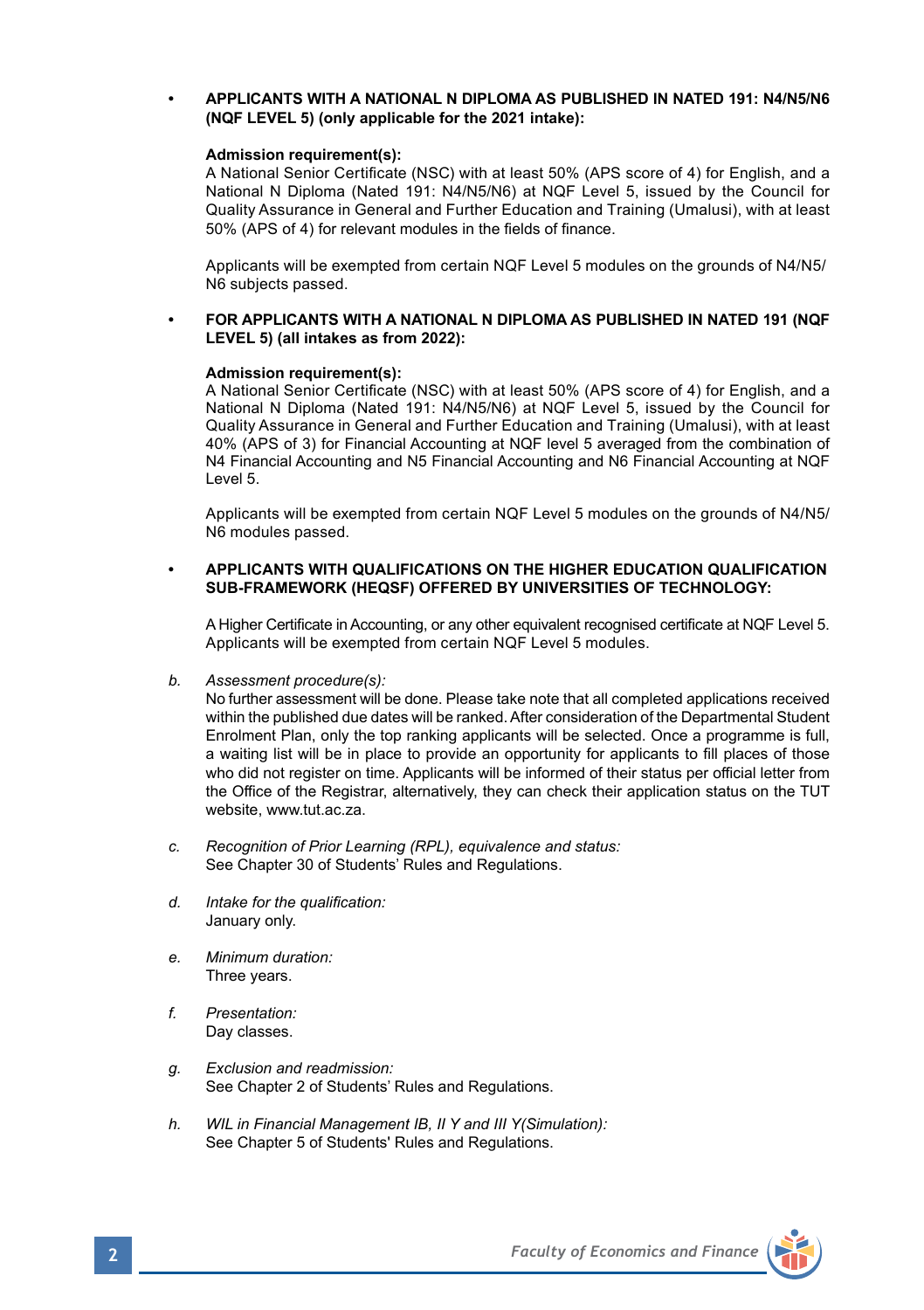## **CURRICULUM**

| <b>FIRST YEAR</b>      |                                                  |              |               |                               |
|------------------------|--------------------------------------------------|--------------|---------------|-------------------------------|
| <b>CODE</b>            | <b>MODULE</b>                                    | <b>NOF-L</b> | <b>CREDIT</b> | <b>PREREQUISITE MODULE(S)</b> |
| ALE125D                | Academic Literacy IA (block<br>module)           | (5)          | (2)           |                               |
| LSK125D                | Life Skills IA (block module)                    | (5)          | (2)           |                               |
| <b>FIRST SEMESTER</b>  |                                                  |              |               |                               |
| <b>BLA115D</b>         | <b>Business Law IA</b>                           | (5)          | (12)          |                               |
| <b>BMA115D</b>         | <b>Business Mathematics IA</b>                   | (5)          | (12)          |                               |
| CAS115D                | <b>Communication for Academic</b><br>Purposes IA | (5)          | (10)          |                               |
| <b>CPI115D</b>         | Computer Literacy IA                             | (5)          | (10)          |                               |
| <b>FAA115D</b>         | Financial Accounting IA                          | (5)          | (12)          |                               |
| <b>SECOND SEMESTER</b> |                                                  |              |               |                               |
| BLB115D                | <b>Business Law IB</b>                           | (5)          | (12)          |                               |
| <b>BSS115D</b>         | <b>Business Statistics IB</b>                    | (5)          | (12)          |                               |
| <b>FAB115D</b>         | Financial Accounting IB                          | (5)          | (12)          |                               |
| IFB115D                | Introduction to Finance and<br><b>Business</b>   | (5)          | (12)          |                               |
| WFC115D                | WIL in Financial Management IB<br>(Simulation)   | (5)          | (12)          |                               |
|                        | TOTAL CREDITS FOR THE FIRST YEAR:                |              | 120           |                               |

## **SECOND YEAR**

| <b>CODE</b>                      | <b>MODULE</b>                                    | <b>NOF-L</b> | <b>CREDIT</b> | <b>PREREQUISITE MODULE(S)</b>                      |
|----------------------------------|--------------------------------------------------|--------------|---------------|----------------------------------------------------|
| <b>WFC206D</b>                   | WIL in Financial<br>Management II Y (Simulation) | (6)          | (24)          | WIL in Financial Management IB<br>(Simulation)     |
| <b>FIRST SEMESTER</b>            |                                                  |              |               |                                                    |
| <b>FAA216D</b>                   | Financial Accounting IIA                         | (6)          | (12)          | Financial Accounting IA<br>Financial Accounting IB |
| MAC216D<br><b>MIE215D</b>        | Management Accounting IIA<br>Micro Economics IA  | (6)<br>(5)   | (12)<br>(12)  |                                                    |
| <b>SECOND SEMESTER</b>           |                                                  |              |               |                                                    |
| <b>FAB216D</b>                   | Financial Accounting IIB                         | (6)          | (12)          | Financial Accounting IA                            |
| <b>FMN216D</b><br><b>MCO215D</b> | Financial Management IIB<br>Macro Economics IB   | (6)<br>(5)   | (12)<br>(12)  | Financial Accounting IB                            |

## **plus all modules from one of the following combinations:**

## **For pathway to becoming a Chartered Global Management Accountant**

EBE216D E-Business II (second-semester (6) (12) semester)

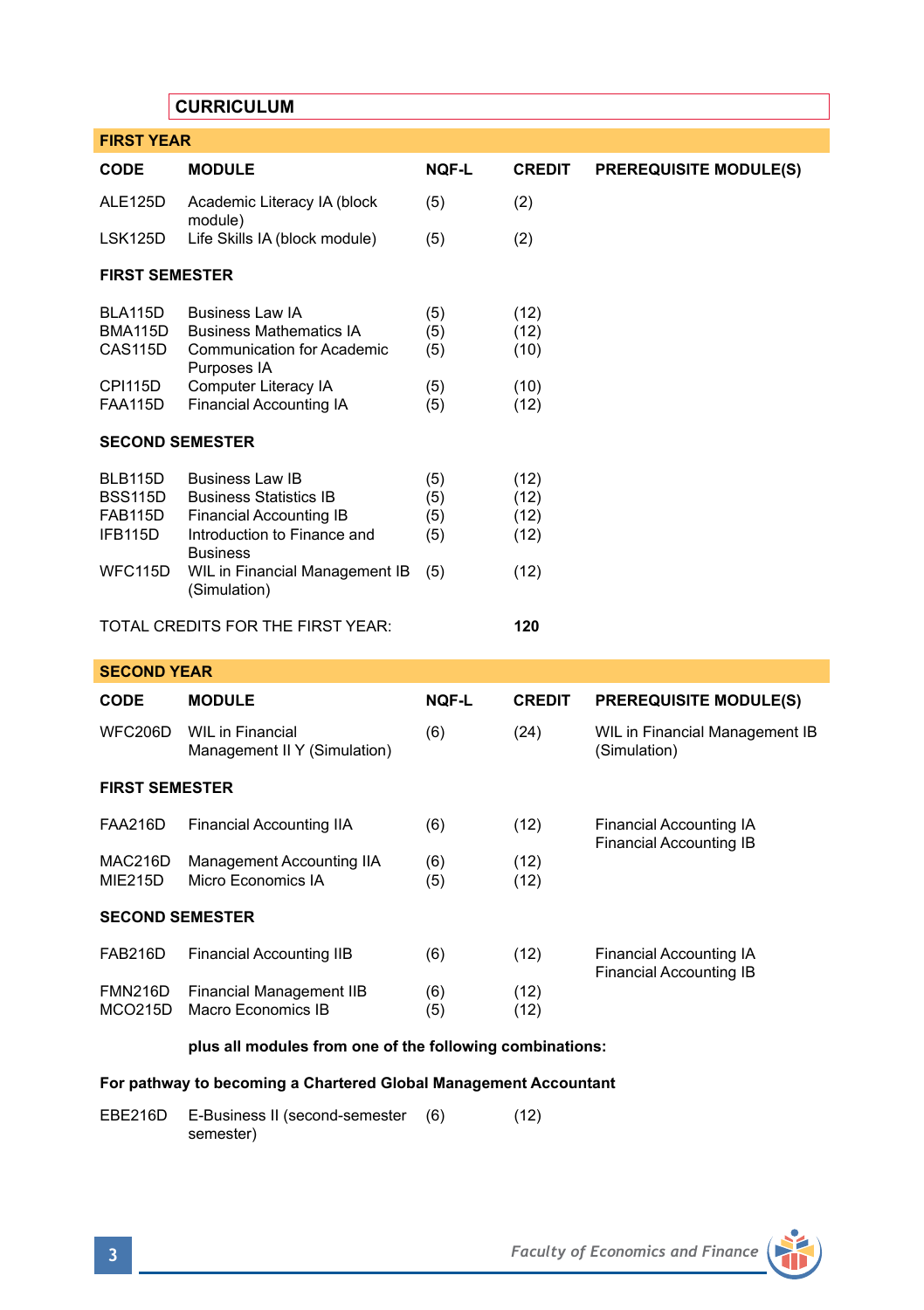| PTA216D                                               | Principles of Taxation (first-<br>semester module)                                        | (6)          | (12)          |                                                                                                                        |  |
|-------------------------------------------------------|-------------------------------------------------------------------------------------------|--------------|---------------|------------------------------------------------------------------------------------------------------------------------|--|
|                                                       | or                                                                                        |              |               |                                                                                                                        |  |
|                                                       | For pathway to becoming a Certified Financial Analyst                                     |              |               |                                                                                                                        |  |
| IPM216D                                               | Investment and Portfolio<br>Management I (second-semester<br>module)                      | (6)          | (12)          |                                                                                                                        |  |
| IRE216D                                               | Investment Regulatory<br>Environment (first-semester<br>module)                           | (6)          | (12)          | <b>Business Mathematics IA</b><br><b>Business Statistics IB</b>                                                        |  |
|                                                       | TOTAL CREDITS FOR THE SECOND YEAR:                                                        |              | 120           |                                                                                                                        |  |
| <b>THIRD YEAR</b>                                     |                                                                                           |              |               |                                                                                                                        |  |
| <b>CODE</b>                                           | <b>MODULE</b>                                                                             | <b>NOF-L</b> | <b>CREDIT</b> | <b>PREREQUISITE MODULE(S)</b>                                                                                          |  |
| WFC306D                                               | <b>WIL in Financial</b><br>Management III Y (Simulation)                                  | (6)          | (24)          | WIL in Financial Management II Y<br>(Simulation)                                                                       |  |
| <b>FIRST SEMESTER</b>                                 |                                                                                           |              |               |                                                                                                                        |  |
| FAA316D                                               | <b>Financial Accounting IIIA</b>                                                          | (6)          | (12)          | <b>Financial Accounting IIA</b>                                                                                        |  |
| MAC316D                                               | Management Accounting IIIA                                                                | (6)          | (12)          | <b>Financial Accounting IIB</b><br>Management Accounting IIA                                                           |  |
| <b>SECOND SEMESTER</b>                                |                                                                                           |              |               |                                                                                                                        |  |
| FAB316D                                               | <b>Financial Accounting IIIB</b>                                                          | (6)          | (12)          | <b>Financial Accounting IIA</b>                                                                                        |  |
| <b>FMN316D</b><br>PEF316D                             | Financial Management IIIB<br>Professional Standards and<br>Ethics for Finance Students IB | (6)<br>(6)   | (12)<br>(12)  | <b>Financial Accounting IIB</b><br><b>Financial Management IIB</b><br><b>Business Law IA</b><br><b>Business Law IB</b> |  |
|                                                       | plus all modules from one of the following combinations:                                  |              |               |                                                                                                                        |  |
|                                                       | For pathway to becoming a Chartered Global Management Accountant                          |              |               |                                                                                                                        |  |
| BSG306D                                               | <b>Business Management (year</b><br>module)                                               | (6)          | (24)          |                                                                                                                        |  |
| CGV316D                                               | Corporate Governance<br>(first-semester module)                                           | (6)          | (12)          |                                                                                                                        |  |
|                                                       | or                                                                                        |              |               |                                                                                                                        |  |
| For pathway to becoming a Certified Financial Analyst |                                                                                           |              |               |                                                                                                                        |  |
| IPM306D                                               | <b>Investment and Portfolio</b>                                                           | (6)          | (24)          |                                                                                                                        |  |
| RMG316D                                               | Management III Y (year module)<br>Risk Management IA (first-<br>semester module)          | (6)          | (12)          | <b>Business Law IB</b>                                                                                                 |  |
| TOTAL CREDITS FOR THE THIRD YEAR:                     |                                                                                           |              | 120           |                                                                                                                        |  |
| TOTAL CREDITS FOR THE QUALIFICATION:                  |                                                                                           |              | 360           |                                                                                                                        |  |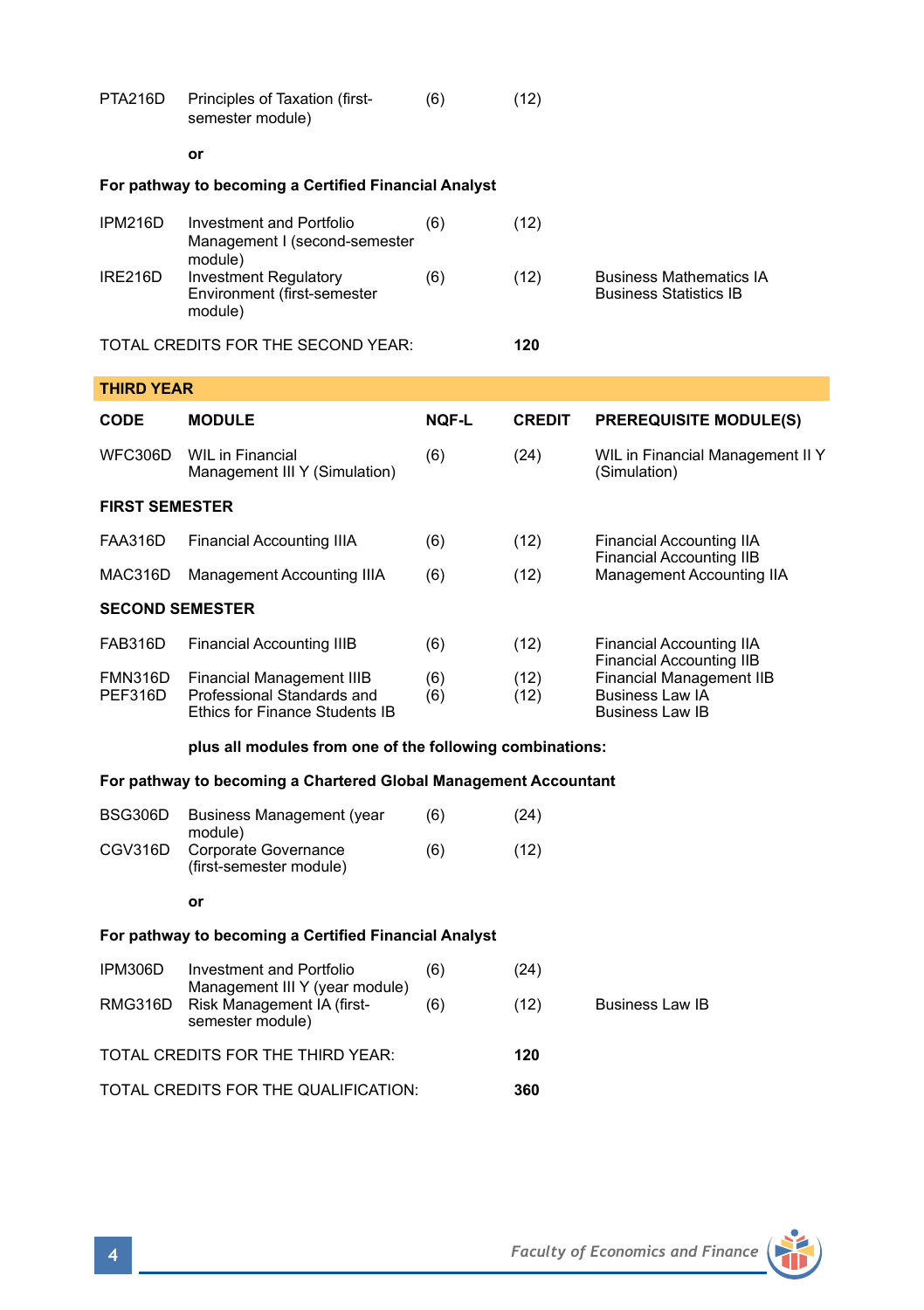## **MODULE INFORMATION (OVERVIEW OF SYLLABUS)**

The syllabus content is subject to change to accommodate industry changes. Please note that a more detailed syllabus is available at the Department or in the study guide that is applicable to a particular module. At time of publication, the syllabus content was defined as follows:

## **A**

## **ACADEMIC LITERACY IA (ALE125D) CONTINUOUS ASSESSMENT**

*(Module custodian: Directorate of Library and Information Services)*  Introduction of information literacy. Development of a search strategy and application of a search string to search engines and academic databases. Evaluation of information sources. Ethical and legal use of information. (Total tuition time: not available)

## **B**

### **BUSINESS LAW IA (BLA115D) 1 X 3-HOUR PAPER BUSINESS LAW IB (BLB115D)** *(Module custodian: Department of Law)*

The South African legal system and to equip students with detailed knowledge, skills, attitudes and competencies to analyse and solve basic problems relating to the general principles of the law of contract and to specific contracts and other aspects of commercial law in South Africa. South African legal systems, principles of law of contracts. (Total tuition time: not available)

## **BUSINESS MANAGEMENT (BSG306D) 1 X 3-HOUR PAPER**

## *(Module custodian: Department of Management and Entrepreneurship)*

This module involves the role of business in society and explains how a business organisation in a market economy employs the various resources of a nation; an understanding of the internal and external environmental factors that can either help or hinder the development of business are discussed; and the importance of management in the business organisation and the four fundamental management tasks of the management process are explained. (Total tuition time: not available)

## **BUSINESS MATHEMATICS IA (BMA115D)** 1 X 3-HOUR PAPER

## *(Module custodian: Department of Mathematics and Statistics)*

The application of key financial calculations. The module will equip students with the ability to perform calculations. Furthermore, the module will provide students with knowledge of the application of interest calculations. After the completion of the module, students should be able to solve real world problems. basics of arithmetic, ratio calculations, exponents, manipulation of formulas, graphs, sequence and series, simple and compound interest, annuities. (Total tuition time: not available)

## **BUSINESS STATISTICS IB (BSS115D) 1 X 3-HOUR PAPER**

*(Module custodian: Department of Mathematics and Statistics)*

Descriptive statistics, Correlation and regression, probability and sampling. (Total tuition time: not available)

## **C**

## **COMMUNICATION FOR ACADEMIC PURPOSES IA (CAS115D) 1 X 3-HOUR PAPER**

## *(Module custodian: Department of Auditing)*

A workable knowledge of English is an essential skill for any graduate who is required to conduct themselves successfully in a professional working environment. This module will equip students with the competencies required to compose a selection of written texts related to communicating both internally and externally within a professional environment. In addition, the module includes strategies that are essential for the effective communication in various situations, including small groups to avoid unproductive conflict, a multicultural context, etc. (Total tuition time: not available)

## **COMPUTER LITERACY IA (CPI115D) CONTINUOUS ASSESSMENT**

## *(Module custodian: End User Computing Unit)*

Students have to acquire foundational knowledge in computing fundamentals, essential digital skills in key applications based on MS Office Suite and network basics (i.e. MS Outlook and Internet). Students will do online exams that are mapped with SAQA. (Total tuition time: not available)

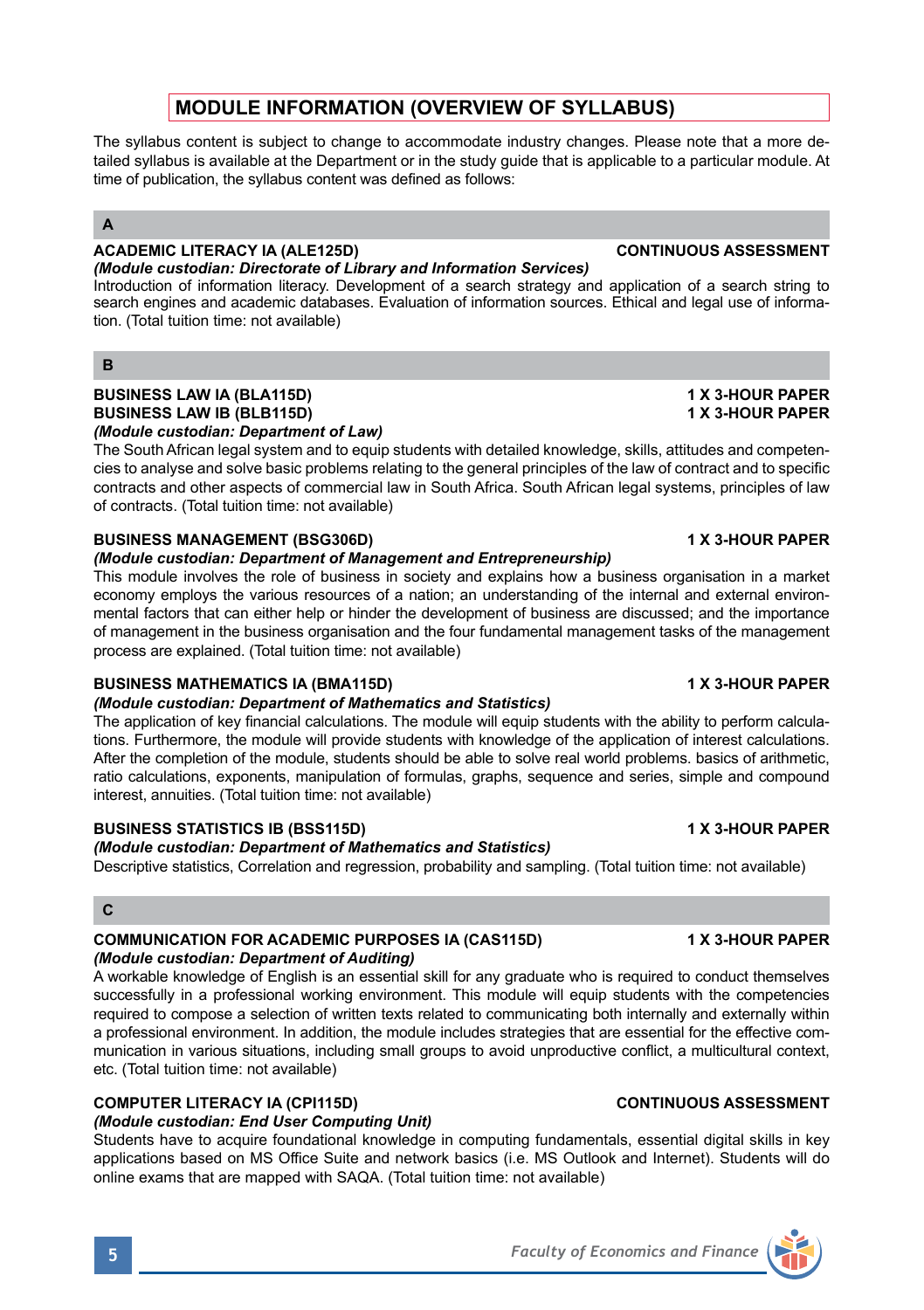## **CORPORATE GOVERNANCE (CGV316D) 1 X 3-HOUR PAPER**

## *(Module custodian: Department of Auditing)*

The purpose of this module is to prepare students with an understanding of the principles and techniques in Financial Management, which are applicable in the public, private and non-profit organisations. (Total tuition time: not available)

## **E**

## **E-BUSINESS II (EBE216D) 1 X 3-HOUR PAPER**

## *(Module custodian: Department of Informatics)*

The module is designed to enable the student to gain an in-depth knowledge of how to apply the principles and practice of e-business to a small-to-medium enterprise. core content of the module includes E-Business Environment, E-Business Design and Management, Application Service Providers, Customer Relationship Management, E-Procurement and Supply Chain Management, Payment Systems and Security Environment. (Total tuition time: not available)

### **F**

## **FINANCIAL ACCOUNTING IA (FAA115D) 1 X 3-HOUR PAPER** *(Module custodian: Department of Accounting)*

The module introduces the accounting process for recording of transactions from source documents through to the financial statements of a sole trader. The focus is on the measurement and recognition of Value Added Tax (VAT), assets, liabilities, income and expenses; recognition of accounting adjustments and period end adjustments. (Total tuition time: not available)

## **FINANCIAL ACCOUNTING IB (FAB115D) 1 X 3-HOUR PAPER**

## *(Module custodian: Department of Accounting)*

The module will re-enforce the accounting process for recording of transactions from source documents through to the financial statements of a partnership, close corporation and non-profit organisation. The focus is on the measurement and recognition of Value Added Tax (VAT), assets, liabilities, income and expenses; statement of cash-flow, the disposal of non-current assets, recognition of accounting adjustments and period end adjustments. (Total tuition time: not available)

## **FINANCIAL ACCOUNTING IIA (FAA216D) 1 X 3-HOUR PAPER**

## *(Module custodian: Department of Accounting)*

Requirements of the Companies Act, 2008 (Act No. 71 of 2008) in respect of the preparation of a set of financial statements; the accounting framework and presentation of financial statements; property, plant and equipment, inventories, revenue, events after reporting period and change in accounting policies, estimates and prior period's error. (Total tuition time: not available)

## **FINANCIAL ACCOUNTING IIB (FAB216D) 1 X 3-HOUR PAPER**

## *(Module custodian: Department of Accounting)*

Introduction to group financial statements (simple group structure, elimination of intergroup transactions), the statement of cash flows, the accounting treatment and disclosure of income tax including deferred tax, foreign exchange transactions, earnings and dividends per share and analysis of financial statement. (Total tuition time: not available)

## **FINANCIAL ACCOUNTING IIIA (FAA316D) 1 X 3-HOUR PAPER**

## *(Module custodian: Department of Accounting)*

A broad overview of the framework and Presentation of financial statement (IAS 1), Income tax (IAS 12), Property, plant and equipment ((IAS 12) and (IFRS 13)), Impairment of assets (IAS 36), Intangible assets (IAS 38), Earnings per share (IAS 33) and Leases (IAS 17). (Total tuition time: not available)

## **FINANCIAL ACCOUNTING IIIB (FAB316D) 1 X 3-HOUR PAPER**

## *(Module custodian: Department of Accounting)*

Recording and disclosure of financial information as required by the accounting standards. The syllabus covers the following topics: Consolidated financial statements, Cash flow statements (IAS 7). Accounting policies, Change in accounting estimates and errors (IAS 8), Interpretation of financial statements; Borrowing costs (IAS 23) and Foreign currency transaction ((IAS 30) and (IFRS 7)). (Total tuition time: not available)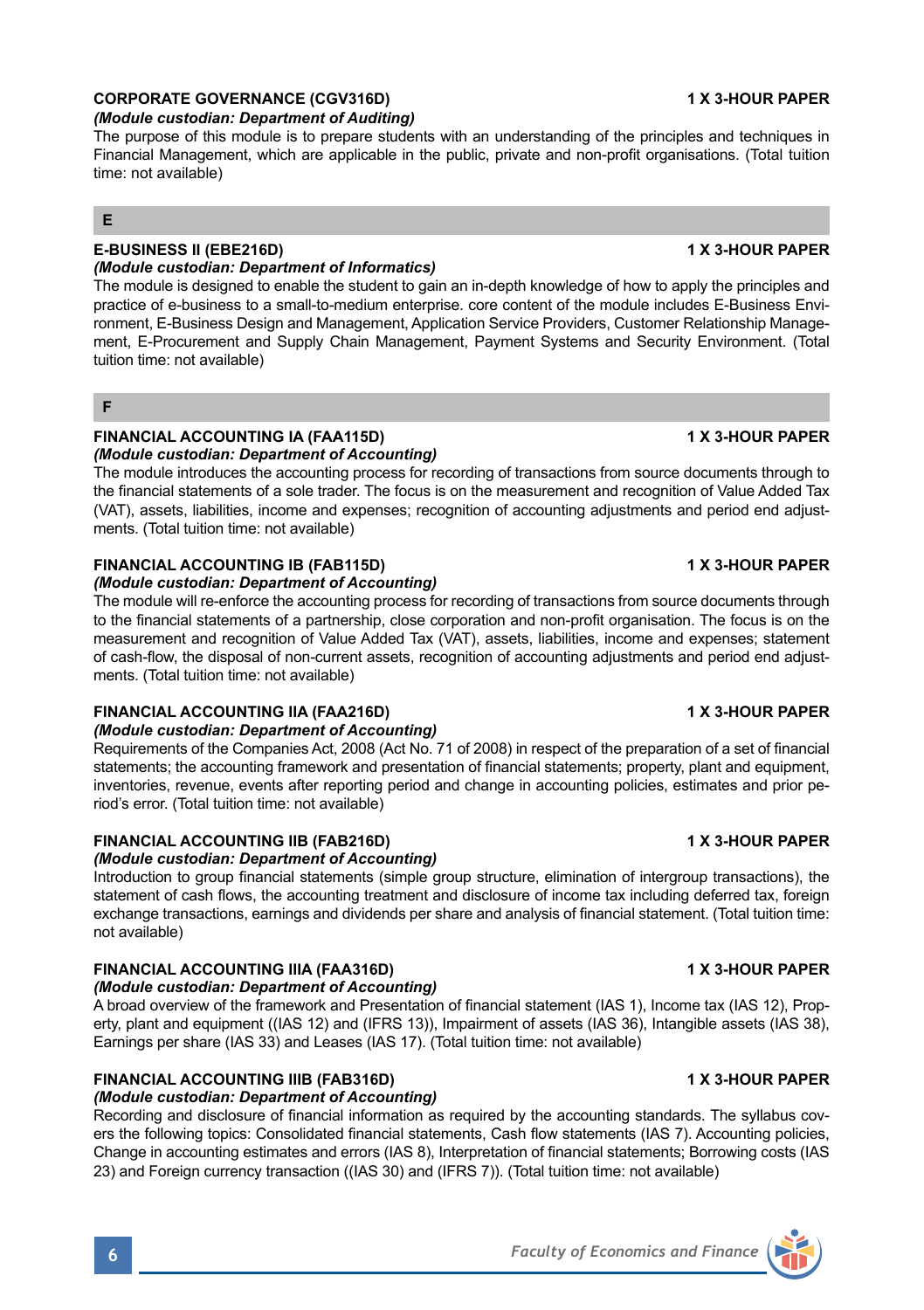## **FINANCIAL MANAGEMENT IIB (FMN216D) 1 X 3-HOUR PAPER**

*(Module custodian: Department of Finance and Investment)* The core fundamentals of framework and purpose of financial management; understanding financial statements; analysis of financial statements for decision making; time value of money; risk and return relationships;

business valuation; short-term planning and current asset management. (Total tuition time: not available)

## **FINANCIAL MANAGEMENT IIIB (FMN316D) 1 X 3-HOUR PAPER**

## *(Module custodian: Department of Finance and Investment)*

The determination of product costs including raw material costs, labour costs, overheads and its allocation according to traditional and activity-based costing methods, inventory management, the accumulation of costs according to job and process costing systems, the treatment of joint and by-products and the determination of costs according to a direct and absorption costing approach; decision making with reference to cost-volumeprofit ratios. (Total tuition time: not available)

**I**

### **INTRODUCTION TO FINANCE AND BUSINESS (IFB115D) 1 X 3-HOUR PAPER** *(Module custodian: Department of Finance and Investment)*

Distinguishing between the economic goals of various stakeholders and organisations, the nature and characteristics of different forms of business and organisational structure, the impact on a business of the economic environment in which it operates, and also the role of the management accountant. (Total tuition time: not available)

### **INVESTMENT AND PORTFOLIO MANAGEMENT I (IPM216D) 1 X 3-HOUR PAPER INVESTMENT AND PORTFOLIO MANAGEMENT III Y (IPM306D)** *(Module custodian: Department of Finance and Investment)*

Introduction to fundamental analysis, the global and domestic economy, exchange rates, the business cycle and the industry analysis, structure and performance, competitive strategy, understanding the trading environment (RSA Security exchange), Derivatives market and instrument, the concept of arbitrage, hedging and speculation, short selling and short interest, marking the market leverage or gearing, long and short call and put, delivery or settlement. (Total tuition time: not available)

## **INVESTMENT REGULATORY ENVIRONMENT (IRE216D) 1 X 3-HOUR PAPER**

## *(Module custodian: Department of Finance and Investment)*

Basic principles of Investment regulatory environment such as providing an insight of the Investment industry, ethics and investment professionalism, regulation, investors and their needs. (Total tuition time: not available)

## **L**

## **LIFE SKILLS IA (LSK125D) CONTINUOUS ASSESSMENT**

## *(Module custodian: Directorate of Student Development and Support)*

Academic, personal and socioemotional skills development for students in higher education. Personal and social dimensions address: effective planning and self-management (goal setting and time management); Adjusting to university life (student life, diversity and change); Intra- and interpersonal skills development (conflict management, self-esteem, relationship management); Effective living (healthy living, HIV education, substance abuse); Academic dimension addresses: academic skills for university (e.g. critical thinking, creativity, managing assignments and assessments). (Total tuition time: not available)

## **M**

## **MACRO ECONOMICS IB (MCO215D) 1 X 3-HOUR PAPER**

*(Module custodian: Department of Economics)*

This module presents principles of macroeconomics and their applications in the context of goods and financial markets. Macroeconomic models such as AD-AS and IS-LM will be applied to real world scenario to demonstrate macroeconomic concepts such as economy's output levels and determination of interest rates. (Total tuition time: not available)

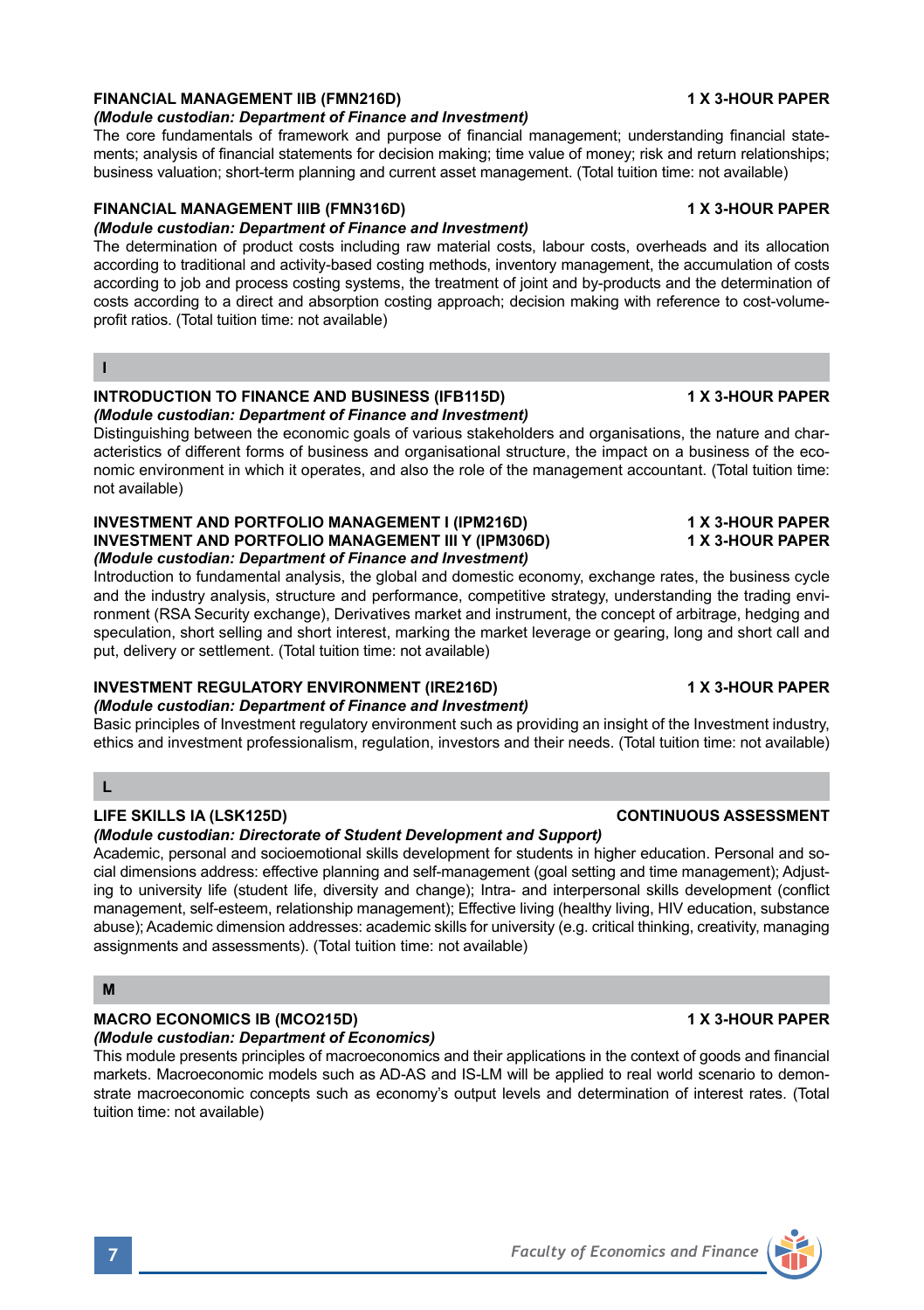## **MANAGEMENT ACCOUNTING IIA (MAC216D)** 1 X 3-HOUR PAPER

*(Module custodian: Department of Finance and Investment)*

This module involves the identification and classification of costs, and their behaviour; application of tools and techniques used to plan, control and make decisions, job costing, and processing costing; and budgetary control, reporting of organisational performance and calculation of variances. (Total tuition time: not available)

## **MANAGEMENT ACCOUNTING IIIA (MAC316D) 1 X 3-HOUR PAPER**

*(Module custodian: Department of Finance and Investment)*

Core content that will be covered is activity-based costing, master budget, flexible budget, standard cost and inventory management. (Total tuition time: not available)

## **MICRO ECONOMICS IA (MIE215D) 1 X 3-HOUR PAPER**

### *(Module custodian: Department of Economics)*

This module covers the basic principles and application of microeconomics. It introduces topics in economics including the basic economic problems, factors of production and their rewards, the concepts and applications of elasticity, consumer theory and firms' output decisions, and market structures. Furthermore, this module prepares students with the knowledge, skills, and attitude they need to operate ethically and responsibly as economic officers, financial advisers, and to be able to respond to the challenges of the economic environment. (Total tuition time: not available)

### **P**

## **PRINCIPLES OF TAXATION (PTA216D) 1 X 3-HOUR PAPER**

### *(Module custodian: Department of Accounting)*

An overview of the South African tax system as it applies to all forms of income, general deductions and all classifications of taxpayers. The South African tax system, Income tax liabilities, Company tax liabilities, Capital gains tax, Value added taxation. (Total tuition time: not available)

## **PROFESSIONAL STANDARDS AND ETHICS FOR FINANCE 1 X 3-HOUR PAPER STUDENTS IB (PEF316D)**

## *(Module custodian: Department of Finance and Investment)*

Introduction to Ethics, Ethical theories and Business Ethics, Regulations of the Financial Planner, Financial Planning Principles and Practices and Personal Ethical Code. (Total tuition time: not available)

## **R**

## **RISK MANAGEMENT IA (RMG316D) 1 X 3-HOUR PAPER**

### *(Module custodian: Department of Finance and Investment)*

Loss control, Defining the upside of risk, Business continuity planning, Corporate governance model, Stakeholder expectations, Analysis of the business model, Project risk management, Operational risk management, Supply chain management, Enterprise risk management, Importance of risk appetite and Tolerate, treat, transfer and terminate. (Total tuition time: not available)

## **W**

## **WIL IN FINANCIAL MANAGEMENT IB (SIMULATION) (WFC115D) WORK-INTEGRATED LEARNING** *(Module custodian: End User Computing Unit)*

Students will acquire practical skills through a case study of identifying and assessing risk in order to respond to them, and how to analyse financial statements. The use of Pastel is an important component of this module. (Total tuition time: not available)

### **WIL IN FINANCIAL MANAGEMENT II Y (SIMULATION) (WFC206D) WORK-INTEGRATED LEARNING** *(Module custodian: Department of Finance and Investment)*

Drafting strategies of corporates and the administration of finances. The case study will include the financial accounting aspect, financial management principles, investment and portfolio management principles and economic principles. In addition, mastery of Excel is an important component of this module. (Total tuition time: not available)